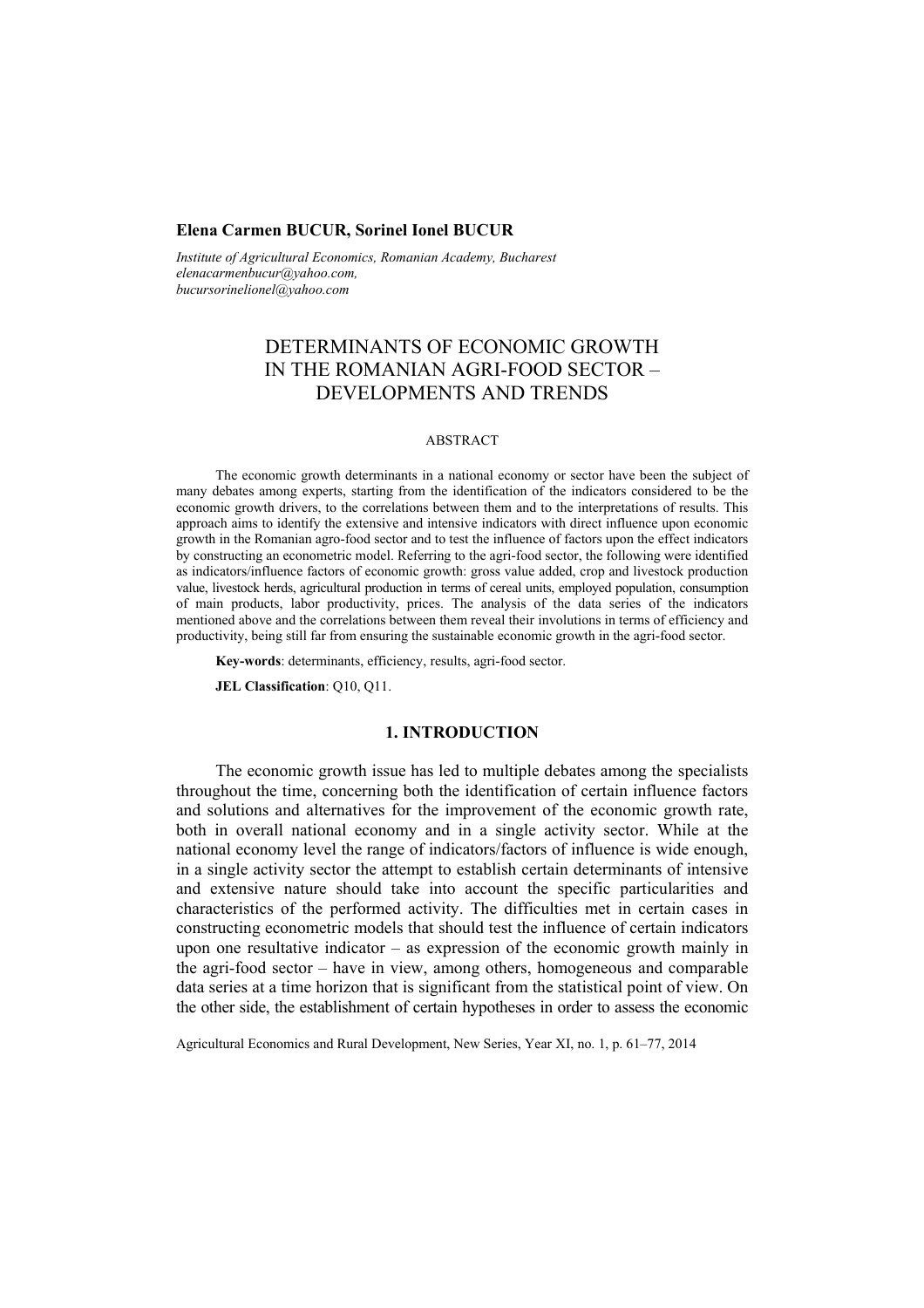growth level on the short or medium term must take into account a multitude of more or less subjective factors, which are not necessarily related to the normal evolution of the analyzed indicators.

## **2. STATE OF KNOWLEDGE**

While at a national economy level, the approach to economic growth was the object of many studies, both at international and national level, their particularization by a single activity sector, most often the agri-food sector, is under continuous research, at least from the perspective of identifying and testing certain sectoral economic growth hypotheses. From this perspective, we consider that the present approach can be added to the already existing studies, adding value for those interested in such a theme.

### **3. MATERIAL AND METHOD**

The attempt to identify some economic growth determinants of intensive and extensive nature in the Romanian agri-food sector had as starting point, besides the economic concepts, the available statistical data supplied by the National Institute of Statistics (NIS), through the Tempo-Online database, as well as those made available by the National Prognosis Commission, through the medium-term forecasts. For the analysis of available data, statistical methods were used of comparison, dynamics and structure type, the results being presented both under table form and under the form of graphic representations. At the same time, it must be specified that in the case of the value indicators, these were transformed into comparable prices of the latest available statistical year, in order to avoid certain inadequate assessments of the results that incorporate inflation into nominal prices. In order to ensure data comparability, in the sense of eliminating inflation influence, the values were transformed into comparable prices of the latest available year (2011), the GDP deflator being used in this respect. We must also mention that for ensuring a time series, the period of the analysis was 2000-2011.

### **4. RESULTS AND DISCUSSIONS**

As an important part of national economy, the agri-food sector can be attributed a series of specific characteristics that lead to oscillating evolutions of the economic activity, with a direct impact on the sector contribution to the gross domestic product formation and on meeting the population's internal consumption needs. The high seasonality of production, correlated with the significant level of agricultural land fragmentation, to which other conditions of a more or less subjective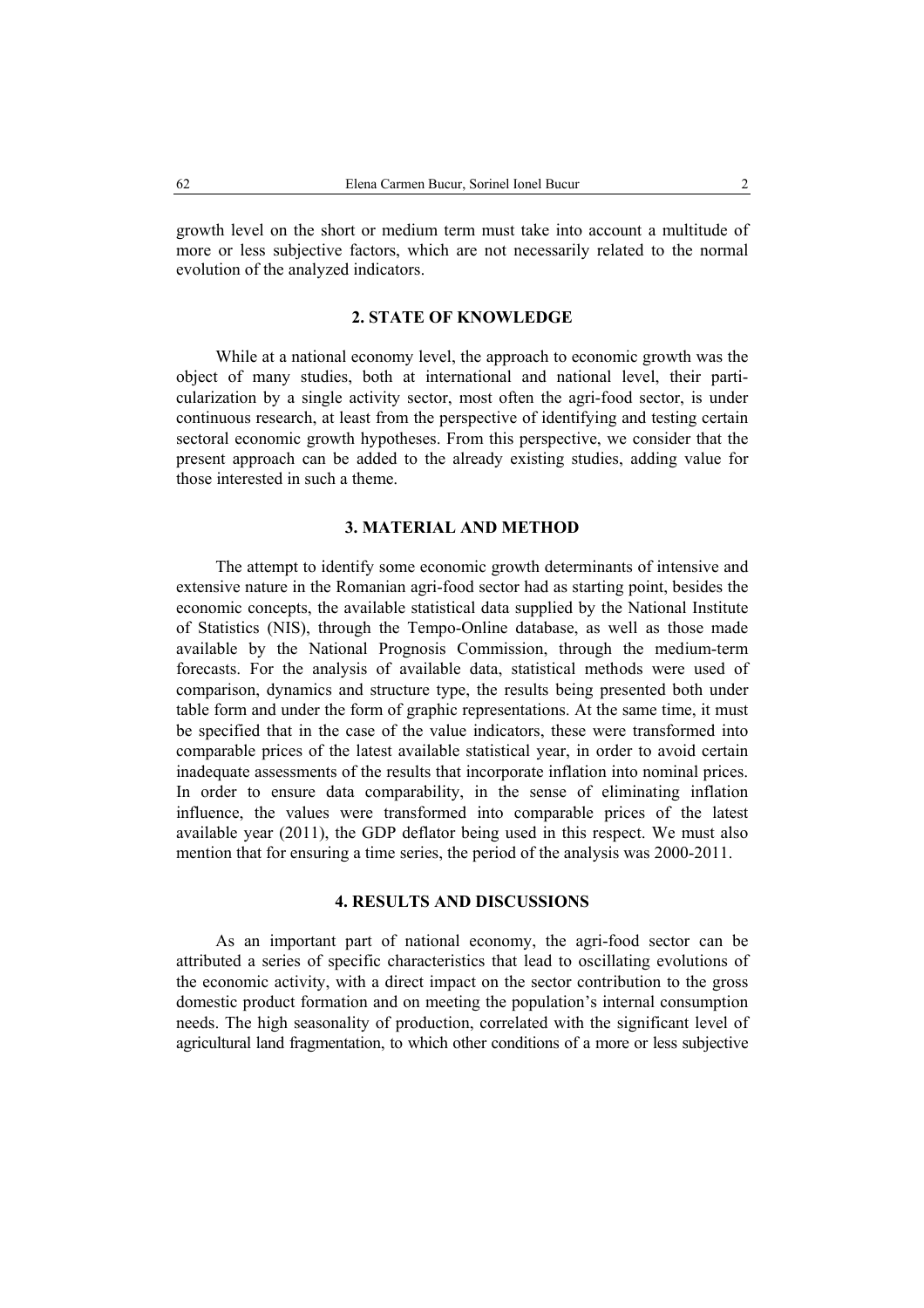nature can be added, influence the establishment modality of the determinants of intensive or extensive nature with effect upon the sustainable sectoral economic growth.

As an economic indicator, the economic growth in the agri-food sector can be assessed from the perspective of the increasing rate of gross value added obtained in the sector, or of the agricultural output value, in the evolution of which we consider that an important role is played by the following factors(determinants), namely:

• land structure, from the perspective of the agricultural and arable area;

• structure of the population from the point of view of the population of working age, aged 14-64 years, per total country as well as in the rural area;

- average life expectancy per total country and by residence areas;
- population's educational level:
- number of employees implied in the production process;
- labour employment rate;
- activity rate;
- inflation rate:
- investments;
- marketable production level;
- intermediary consumption level;
- level of taxes on product;
- total final consumption level;
- level of exports.

We must specify that the present approach also had in view the calculation of derived indicators, the analysis of which reveals significant modifications produced in their structure, generated by the evolution of primary indicators on which their determination is based.

### **4.1. Evolutions of the economic growth influence factors (determinants) in the agri-food sector in the period 2000-2011**

From the methodological point of view, we must specify that the present analysis covers the period 2000-2011 out of two reasons: the first, linked to ensuring some complete data series and the second, from the perspective of the possibility to ensure their comparability. From this perspective, the analysis revealed the following aspects:

The period 2000-2011 is characterized by a *stability tendency of the arable land area in the context of a slight agricultural area diminution* by 1.6%, i.e. from 14.9 mil. ha (2000) to 14.6 mil. ha (2011). Structurally, the agricultural area diminished its share in total area by 1% (from 62.3% in 2000 to 61.3% in 2011), while the arable area increased its share in total agricultural area also by 1% (from 63.1% in 2000 to 64.1% in 2011).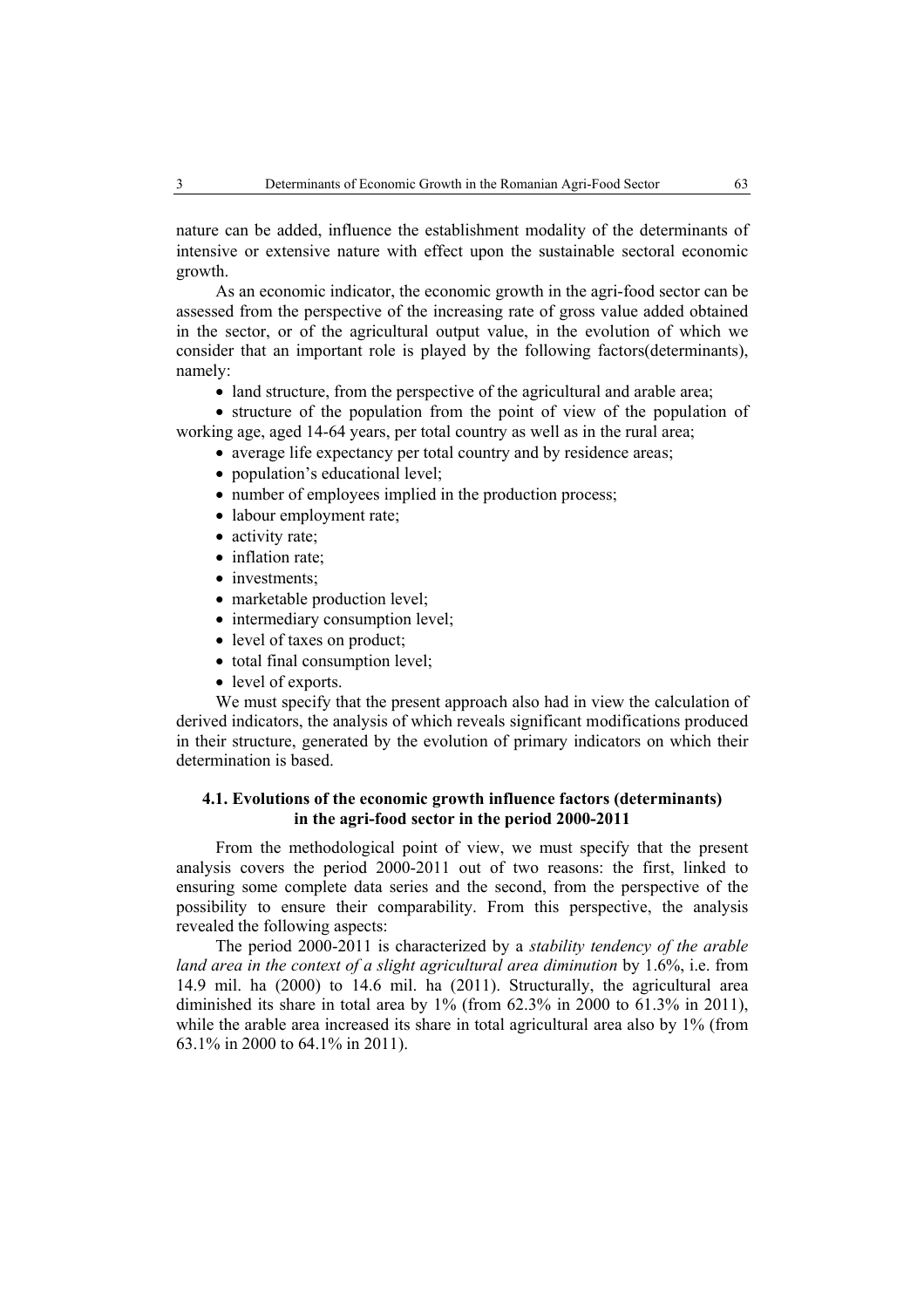We consider that an alarming tendency from the perspective of the impact upon the economic growth capacity in the agri-food sector is also represented by the *structure of population by age groups*. From this perspective, per total country, the period 2000-2011 is characterized by a decreasing trend of the population in the age category 0-14 years by 21.6%, which represents a worsening of employed population situation in the future. At the same time, the population in the category 14-64 years old diminished by only 2.6% while the population over 65 years old increased by 7% in the 12-year period.

As an indicator with effect on the expenses of social nature and not only, *the average life expectancy* had an increasing trend both per total country and by residence areas (urban, rural) in the period 2000-2011. Thus, while per total country we can notice an increase of the average life expectancy from 70.53 years (2000) to 73.8 years (2011), i.e. by 4.6%, in the rural area, the average life expectancy increased from 69.53 years (2000) to 72.6 year (2011) (Table 1).

The specialty literature indicates among the determinants of the economic growth in an economic activity sector the *education level* of those involved in the gross value added formation process. From this perspective, in the present approach, we intended the creation of a derived indicator, i.e. the number of graduates/ 1000 inhabitants per total country and by residence areas. Thus, per total country, the number of higher education graduates/1000 inhabitants was down by 26.6% in the 12-year period (2000-2011), the most alarming trend being that of the vocational training through specialty education (-93.9%) (Table 2). The significant training level diminution has had a noticeable negative effect upon the quality of the performed activity and upon the improvement of the sectoral economic performance.

|               | <b>Total</b> | Urban | Rural |
|---------------|--------------|-------|-------|
| 2000          | 70.53        | 71.31 | 69.53 |
| 2001          | 71.19        | 71.94 | 70.2  |
| 2002          | 71.18        | 72.02 | 70.08 |
| 2003          | 71.01        | 71.81 | 70.08 |
| 2004          | 71.32        | 72.15 | 70.34 |
| 2005          | 71.76        | 72.53 | 70.78 |
| 2006          | 72.22        | 72.98 | 71.23 |
| 2007          | 72.61        | 73.34 | 71.64 |
| 2008          | 73.03        | 73.76 | 72.05 |
| 2009          | 73.33        | 74.16 | 72.23 |
| 2010          | 73.47        | 74.38 | 72.26 |
| 2011          | 73.77        | 74.62 | 72.63 |
| 2011/2000 (%) | 4.6          | 4.6   | 4.5   |

*Table 1*  Evolution of the average life expectancy per total country and by residence areas in the period 2000-2011 (years)

 *Source:* Calculations based on Tempo-Online data, NIS, 2013.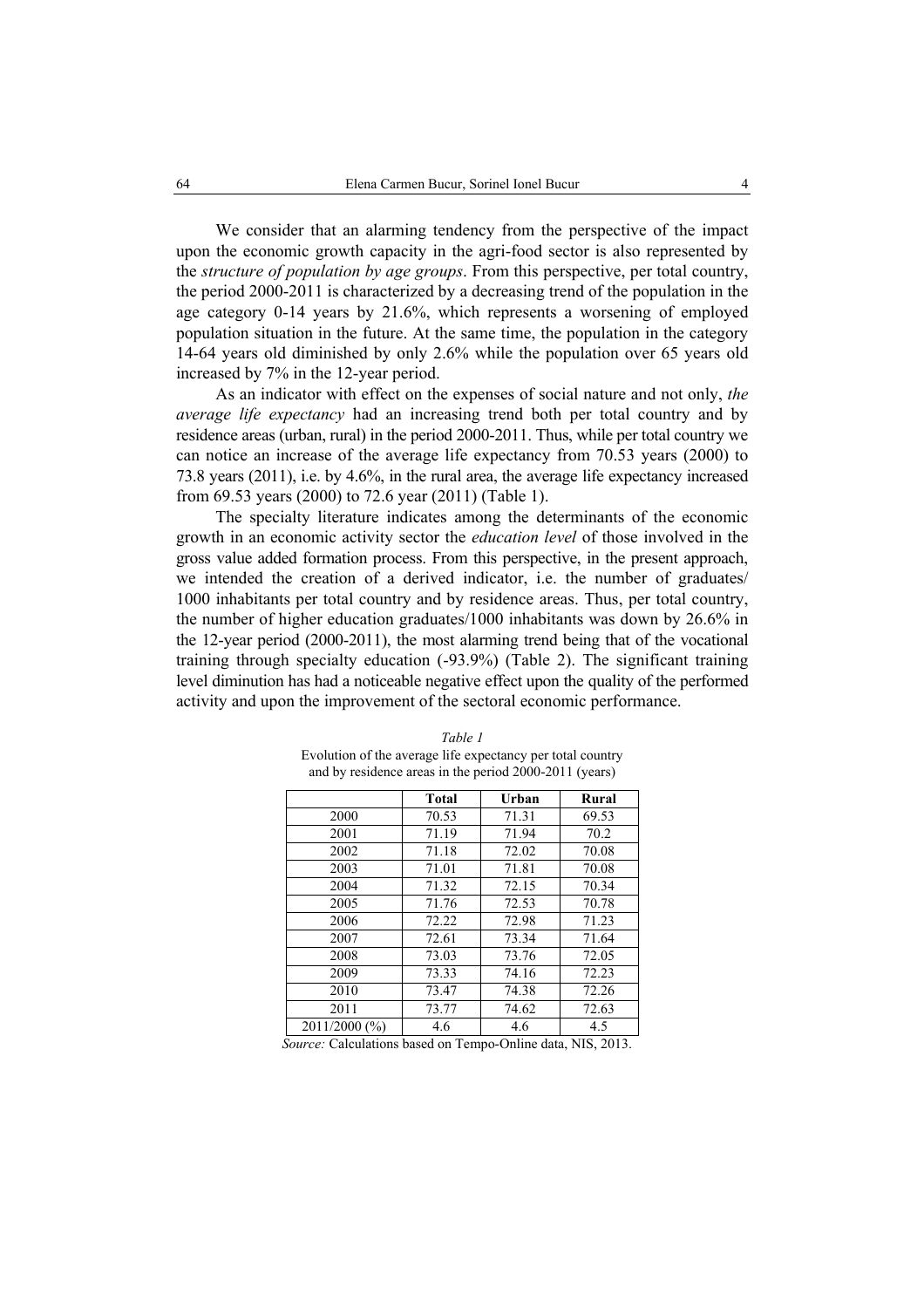|               | <b>Higher education</b><br>graduates/<br>1000 inhabitants | <b>Primary and secondary</b><br>education graduates/<br>1000 inhabitants | <b>Vocational education</b><br>graduates/<br>1000 inhabitants |
|---------------|-----------------------------------------------------------|--------------------------------------------------------------------------|---------------------------------------------------------------|
| 2000          | 1.5                                                       | 13.4                                                                     | 3.5                                                           |
| 2001          | 1.3                                                       | 13.9                                                                     | 3.0                                                           |
| 2002          | 1.2                                                       | 14.1                                                                     | 3.8                                                           |
| 2003          | 1.0                                                       | 13.7                                                                     | 3.6                                                           |
| 2004          | 0.9                                                       | 12.2                                                                     | 7.1                                                           |
| 2005          | 0.7                                                       | 10.7                                                                     | 6.9                                                           |
| 2006          | 0.6                                                       | 10.2                                                                     | 6.2                                                           |
| 2007          | 0.6                                                       | 9.6                                                                      | 5.3                                                           |
| 2008          | 0.8                                                       | 9.5                                                                      | 4.7                                                           |
| 2009          | 0.9                                                       | 9.3                                                                      | 4.2                                                           |
| 2010          | 1.0                                                       | 10.7                                                                     | 1.6                                                           |
| 2011          | 1.1                                                       | 8.6                                                                      | 0.2                                                           |
| 2011/2000 (%) | $-26.6$                                                   | $-35.7$                                                                  | $-93.9$                                                       |

| Table 2                                                                    |
|----------------------------------------------------------------------------|
| Evolution of the number of graduates in 1000 inhabitants per total country |
| in the period $2000-2011$ (number)                                         |

*Source*: Calculations based on Tempo-Online data, NIS, 2013.

In the rural area, the situation is even more alarming in the sense that the number of higher education graduates in 1000 inhabitants is getting fast close to zero, as a result of the diminution of the necessary financial possibilities, as well as of the difficulties to find a job according to the educational level. The situation is not better at the vocational education level either, in the sense that in 12-year time, the number of vocational education graduates/1000 inhabitants diminished by 94.2% in the rural area.

The diminution by more than 22% of the number of primary and secondary education graduates in 1000 inhabitants questions the sustainable economic development perspectives in the conditions of an educational level under continuous deterioration.

An important indicator in the economic growth analysis in the agri-food sector is represented by the employed population. In order to facilitate data comparability and continuity, as well as to obtain an aggregate indicator, in the present approach we focused on the analysis of the number of employees. From this point of view, the national statistics supply information on the number of wage earners in the period 2000-2011 both in agriculture and in the agri-food industry, which gives an overall picture on this issue.

The period 2000-2011 is characterized by a slight increasing trend of the total number of wage earners by 0.3%; not the same thing can be noticed in the number of wage earners in the agri-food sector. Thus, at the level of agriculture, the number of wage earners was down by almost 39% in the year 2011, while in the food industry, the most significant diminution came from tobacco manufacturing (63.42%) (Table 3).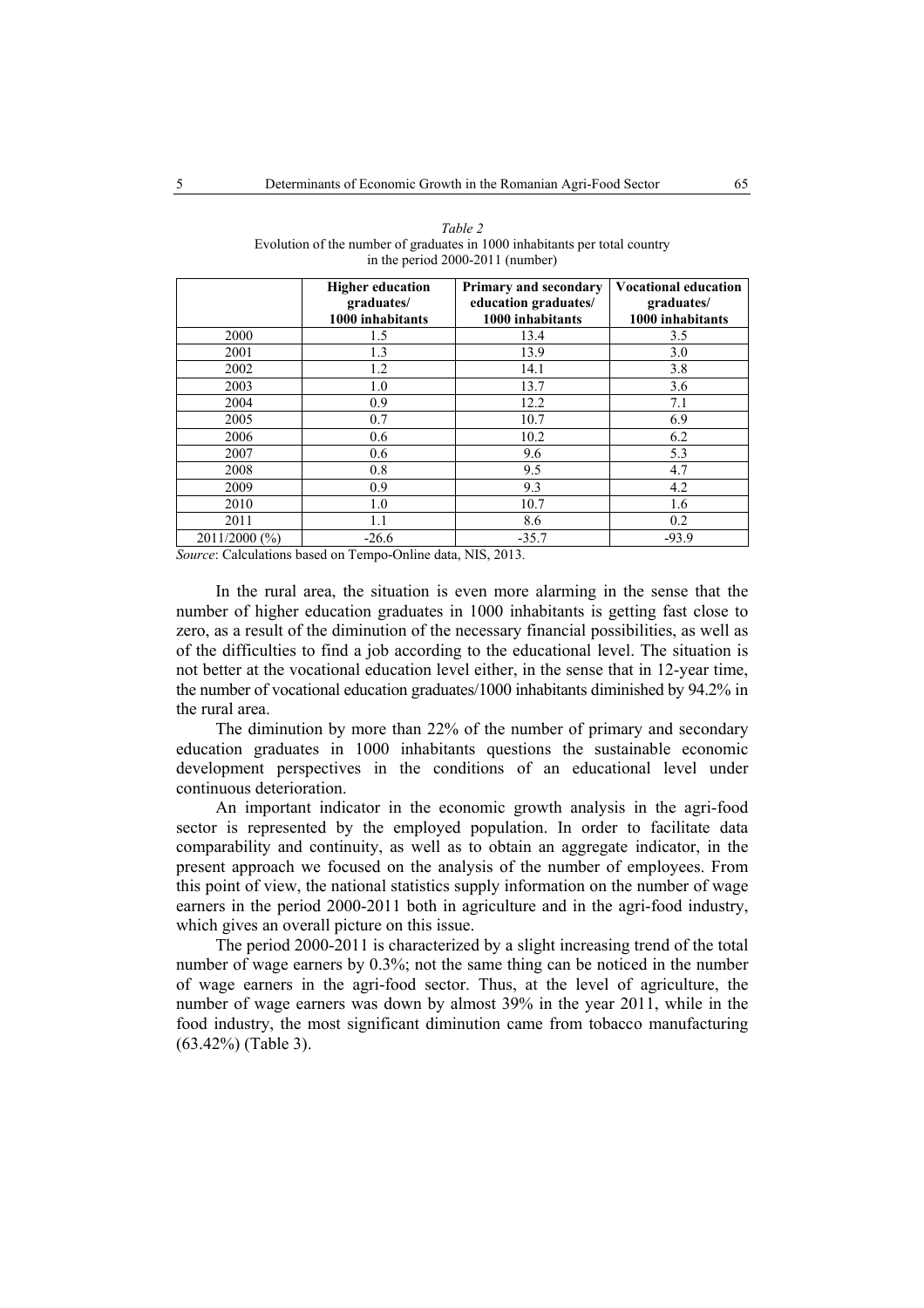|      | <b>Total</b> | Agriculture <sup>®</sup> | Food and beverages<br>industry | <b>Tobacco</b><br>manufacturing |
|------|--------------|--------------------------|--------------------------------|---------------------------------|
| 2000 | 4,646,287    | 160.057                  | 164.473                        | 4,300                           |
| 2001 | 4,613,051    | 147,210                  | 163,980                        | 5,204                           |
| 2002 | 4,614,720    | 137,555                  | 167,206                        | 3,823                           |
| 2003 | 4,655,000    | 136,397                  | 163,792                        | 2,943                           |
| 2004 | 4,652,704    | 136,719                  | 170,688                        | 2,718                           |
| 2005 | 4.790.431    | 137,763                  | 179,113                        | 2,391                           |
| 2006 | 4,910,088    | 128,229                  | 187,542                        | 1,908                           |
| 2007 | 5,162,967    | 120,920                  | 193,205                        | 1,988                           |
| 2008 | 5,232,694    | 103,626                  | 192,247                        | 1,687                           |
| 2009 | 4,879,480    | 106,186                  | 176,467                        | 1,639                           |
| 2010 | 4,580,989    | 94,963                   | 163,892                        | 1,512                           |
| 2011 | 4,660,461    | 97,964                   | 166,829                        | 1,573                           |

*Table 3*  The number of wage earners at the end of the year, per total country and in the agri-food sector (number)

Agriculture\* – agriculture, forestry, hunting, forestry economy, fisheries and aquaculture. *Source*: Calculations based on Tempo-Online data, NIS, 2013.

As share in total employees, the agri-food sector diminished its share from 7.1% (2000) to 5.7% (2011), which represents a diminution by 1.4%. As indicators closely linked to the labour force and to the economic growth process implicitly, the employment and activity rate had an oscillating and divergent evolution in the 12-year period. Calculated as percentage ratio of the employed civil population to the labour resources, the employment rate followed a negative trend, down from 64.6% (2000) to 59.6% (2011). The same diminishing trend, even stronger, was also noticed in the activity rate, which accounted for 62.8% in the year 2011. The explanation for this phenomenon resides in the diminution of the employed civil population, under the background of the increase of labour resources. Among the indicators with impact upon the economic growth, the inflation rate cannot skip our analysis. From this point of view, the period 2000-2011 was characterized by a diminishing trend of the monthly average inflation rate per total and by categories of commodities, the oscillation ranging from -2.6% per total to -3.1% for the food commodities (Table 4).

Going deeper into the analysis of the economic growth determinants in the agri-food sector, we cannot overlook the impact of the investments. We should specify that in order to ensure data compatibility, the values of investments were deflated by the GDP deflator and converted into the prices of the year 2011. The obtained results following deflation reveal a decreasing trend of the investments value by 54.2% per total country and by 77% in the agri-food sector for the period 2000-2011. In other words, from the value of investments made in the year 2000 worth 25,193.9 mil. RON in 2011 prices, after 12 years these reached only 5,806 mil. RON. From the analysis of data, it results that in the agri-food sector, the investments followed a noticeable increasing trend in the period 2000-2004, and afterwards, following the fracture produced after 2005, a continuous decreasing trend followed (Table 5).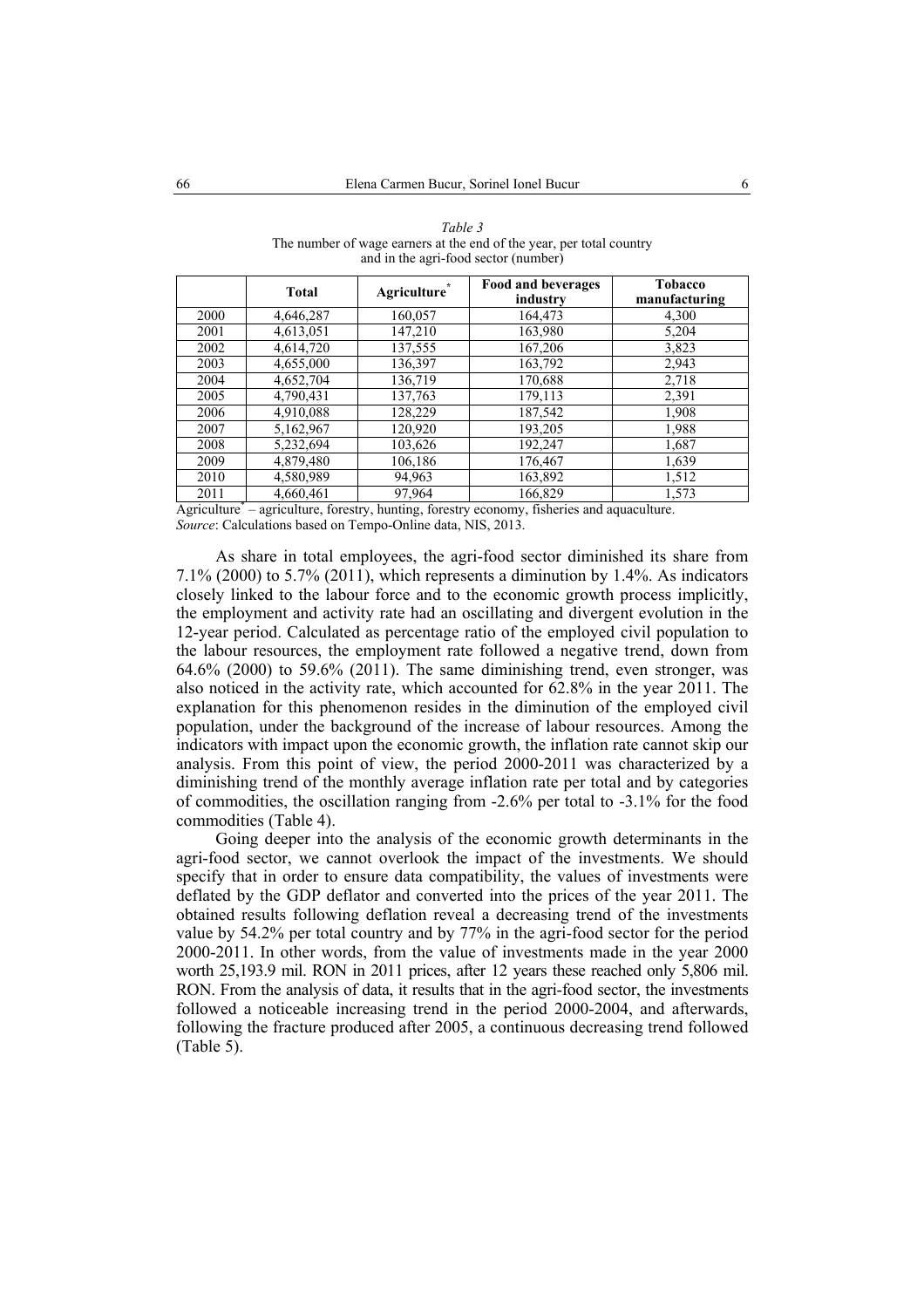The investments made in the Romanian agri-food sector in the 12 year-period followed a decreasing trend as regards their share in total investments. Thus, from 13.1% in total investments in the year 2000 this share was down to only 6.6% in the year 2011, with a noticeable decline after 2004.

The significant increase of the value of the obtained agricultural production, expressed in 2011 prices, under the background of the investment process diminution, resulted in the increase of the obtained production per one RON invested, from 1.7 RON (2000) to 23.3 RON (2011), which can be explained by a better utilization of the available resources, both internal and attracted resources.

|      | <b>Total</b> | Food<br>commodities | Non-food<br>commodities | <b>Services</b> |
|------|--------------|---------------------|-------------------------|-----------------|
| 2000 | 2.9          | 3.2                 | 2.7                     | 2.7             |
| 2001 | 2.2          | 2.0                 | 2.3                     | 2.6             |
| 2002 | 1.4          | 1.2                 | 1.4                     | 1.6             |
| 2003 | 1.1          | 1.1                 | 1.1                     | 1.2             |
| 2004 | 0.7          | 0.6                 | 0.9                     | 0.7             |
| 2005 | 0.7          | 0.5                 | 0.8                     | 1.0             |
| 2006 | 0.4          | 0.1                 | 0.7                     | 0.4             |
| 2007 | 0.5          | 0.7                 | 0.3                     | 0.7             |
| 2008 | 0.5          | 0.5                 | 0.5                     | 0.6             |
| 2009 | 0.4          | ٠                   | 0.6                     | 0.6             |
| 2010 | 0.6          | 0.5                 | 0.8                     | 0.5             |
| 2011 | 0.3          | 0.1                 | 0.4                     | 0.3             |

*Table 4*  Evolution of the monthly average inflation rate by commodities and services purchased in the period 2000-2011 (%)

 *Source*: Calculations on the basis of Tempo-Online data, NIS, 2013.

*Table 5*  Evolution of investments per total country and in the agri-food sector in the period 2000-2011 (mil. lei 2011 pr.)

|      | <b>Total</b> | Agri-food sector |
|------|--------------|------------------|
| 2000 | 191,739.5    | 25,193.9         |
| 2001 | 296,417.2    | 40.482.8         |
| 2002 | 375,400.9    | 61,576.0         |
| 2003 | 468,012.1    | 51,495.0         |
| 2004 | 509,554.3    | 38,799.8         |
| 2005 | 55,592.1     | 4,497.2          |
| 2006 | 74,124.1     | 5,660.5          |
| 2007 | 84,745.1     | 6,493.3          |
| 2008 | 93,956.9     | 7,600.2          |
| 2009 | 75,745.5     | 5,999.1          |
| 2010 | 73,885.2     | 5,169.3          |
| 2011 | 87,815.8     | 5,806.5          |

 *Source:* Calculations on the basis of Tempo-Online data, NIS, 2013.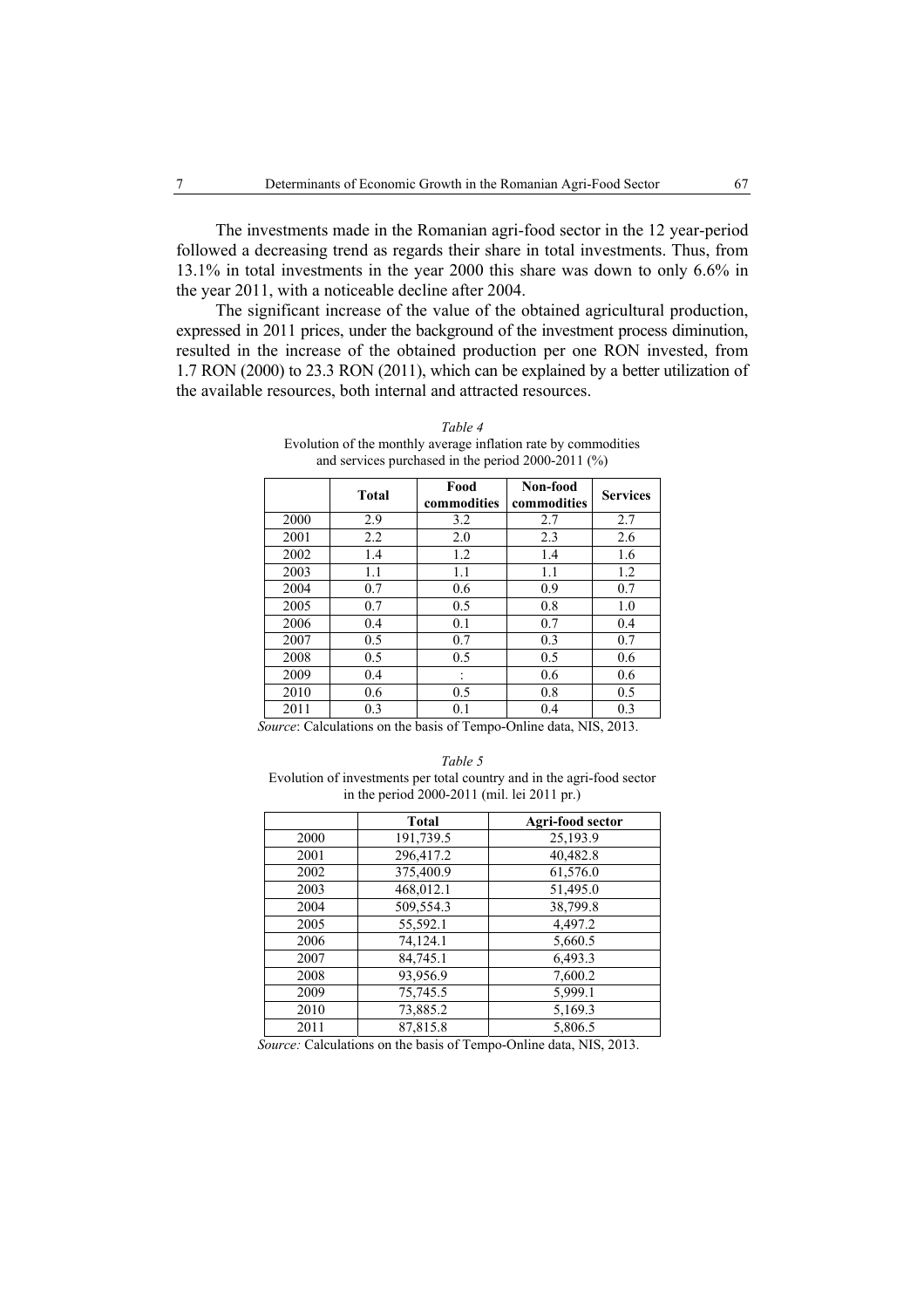As an aggregate indicator that characterizes the economic growth level, the *value of market production* obtained in the agri-food sector significantly grew in the 12-year period in all the agri-food economy segments. The most significant growth came from fisheries and aquaculture, in which the market production increased from 30.8 mil. RON (2000) to 288.7 mil. RON (2011). The second place is occupied by forestry and forest operations, while the manufacturing of tobacco products is on the last place (Table 6).

|                 | Agriculture,<br>hunting and<br>related<br>services | Forestry<br>and forest<br>exploitation | <b>Fisheries</b><br>and<br>aquacult<br>ure | Food<br>industry | <b>Beverages</b><br>fabrication | <b>Tobacco</b><br>products<br>fabrication |
|-----------------|----------------------------------------------------|----------------------------------------|--------------------------------------------|------------------|---------------------------------|-------------------------------------------|
| 2000            | 14,683.5                                           | 1,008.8                                | 30.8                                       | 9,117.8          | 3,031.9                         | 687.3                                     |
| 2001            | 25,638.7                                           | 1,293.0                                | 43.3                                       | 13,631.7         | 5,728.7                         | 1,002.8                                   |
| 2002            | 26,858.9                                           | 1,613.9                                | 51.3                                       | 17,741.7         | 6,475.9                         | 1,213.9                                   |
| 2003            | 32,747.5                                           | 2,219.3                                | 76.4                                       | 20,879.6         | 8,790.3                         | 1,142.1                                   |
| 2004            | 45,303.1                                           | 2,217.0                                | 70.8                                       | 24,128.3         | 8,607.2                         | 1,081.6                                   |
| 2005            | 34,455.5                                           | 2,230.8                                | 77.8                                       | 27,381.1         | 9,452.0                         | 678.2                                     |
| 2006            | 37,428.5                                           | 2,329.9                                | 85.7                                       | 29,762.8         | 10,289.8                        | 1,004.7                                   |
| 2007            | 35,567.9                                           | 2,499.9                                | 97.4                                       | 35,446.8         | 11,191.6                        | 1,157.0                                   |
| 2008            | 46,564.1                                           | 2,632.6                                | 155.5                                      | 39,633.0         | 12,166.1                        | 1,210.1                                   |
| 2009            | 44,987.3                                           | 2,810.4                                | 370.9                                      | 36,800.6         | 12,925.0                        | 1,341.1                                   |
| 2010            | 60,287.4                                           | 3,344.5                                | 181.0                                      | 35,538.0         | 12,892.2                        | 1,302.7                                   |
| 2011            | 56,975.0                                           | 4,892.4                                | 288.7                                      | 33,056.3         | 9,142.3                         | 920.5                                     |
| $2011/2000$ (%) | 288.0                                              | 385.0                                  | 836.3                                      | 262.5            | 201.5                           | 33.9                                      |

*Table 6*  Evolution of the market production obtained in the agri-food sector by main activities in the period 2000-2011 (mil. RON 2011 pr.)

*Source*: Calculations on the basis of Tempo-Online data, NIS, 2013.

By component activities, the share of agriculture in total market production value in the agri-food sector increased by 4% in the period 2000-2011, i.e. from 55.1% (2000) to 59.0% (2011). At the same time, the share of food industry and the industry of beverages and tobacco declined by 4% in total agri-food sector (from 44.9% in the year 2000 to 41% in the year 2011). In the analysis of the economic growth in the agri-food sector, an extremely important indicator that we cannot overlook is represented by the value of commodity taxes. From this perspective, the period 2000-2011 was characterized by a strong increasing trend of the tax level, mainly in the activities included in the agriculture sector. We mainly refer here to the activities in the field of fisheries and aquaculture, followed at a short distance by agriculture, hunting and related services. A relatively paradoxical situation is to be found at the level of beverages fabrication, where the value of the commodity taxes increased by only 25.6% in the 12-year period (Table 7).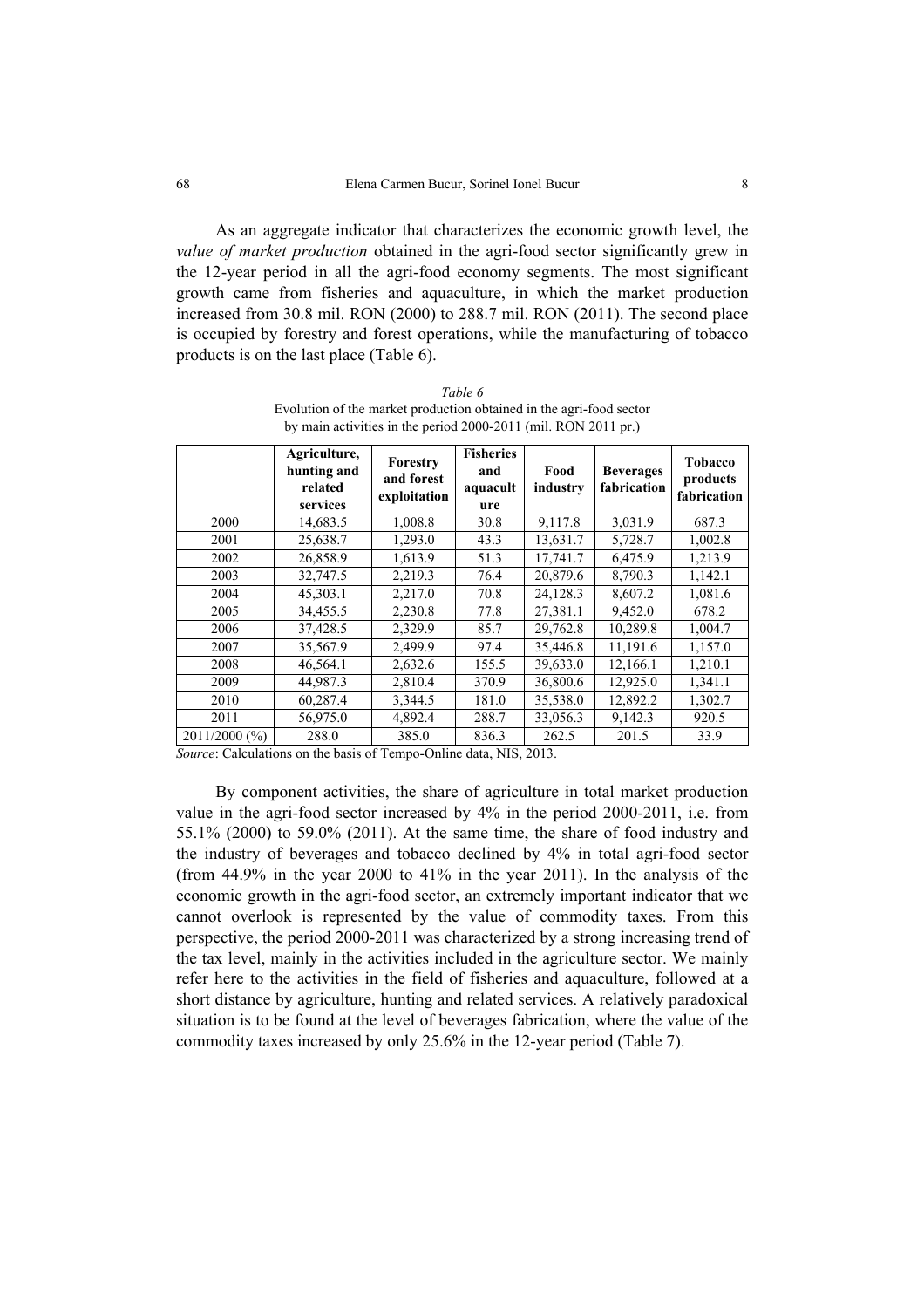|      | Agriculture,<br>hunting and<br>related<br>services | Forestry<br>and forest<br>exploitation | <b>Fisheries</b><br>and<br>aquaculture | Food<br>industry | <b>Beverages</b><br>fabrication | <b>Tobacco</b><br>products<br>fabrication |
|------|----------------------------------------------------|----------------------------------------|----------------------------------------|------------------|---------------------------------|-------------------------------------------|
| 2000 | 245.9                                              | 34.8                                   | 3.1                                    | 1,240.1          | 1,765.1                         | 971.7                                     |
| 2001 | 227.6                                              | 42.1                                   | 4.4                                    | 1,552.5          | 1,001.0                         | 1,508.7                                   |
| 2002 | 1,560.0                                            | 60.9                                   | 5.7                                    | 1,783.7          | 1,423.4                         | 1,631.8                                   |
| 2003 | 2,007.9                                            | 72.2                                   | 7.0                                    | 2,227.3          | 1,544.1                         | 2,617.0                                   |
| 2004 | 2,176.5                                            | 75.0                                   | 7.4                                    | 2,682.4          | 1,668.5                         | 3,082.2                                   |
| 2005 | 2,907.4                                            | 101.8                                  | 10.0                                   | 3,091.8          | 2,128.8                         | 3,510.8                                   |
| 2006 | 3,132.9                                            | 102.7                                  | 8.8                                    | 3,423.9          | 2,210.6                         | 3,255.2                                   |
| 2007 | 3,572.0                                            | 118.9                                  | 10.2                                   | 3,747.2          | 2,449.8                         | 3,667.0                                   |
| 2008 | 4,019.1                                            | 134.1                                  | 11.5                                   | 4,157.3          | 2,598.7                         | 4,840.5                                   |
| 2009 | 3,523.2                                            | 117.6                                  | 10.1                                   | 3,621.0          | 2,367.2                         | 6,881.8                                   |
| 2010 | 3,142.3                                            | 178.1                                  | 36.8                                   | 3,353.1          | 2,185.6                         | 6,539.1                                   |
| 2011 | 3.688.4                                            | 221.6                                  | 61.9                                   | 3.999.5          | 2.217.2                         | 8,070.7                                   |

*Table 7*  Evolution of the value of taxes by product within the agri-food sector by component activities in the period 2000-2011 (mil. lei pr. 2011)

*Source*: Calculations on the basis of Tempo-Online data, NIS, 2013.

Unlike the market production value, the commodity taxes are obtained in the agri-food sector mainly by the food, beverages and tobacco industry. However, in the period 2000-2011, the share of commodity taxes was down by 15.1% in the food, beverages and tobacco industry, from 93.3% (2000) to 78.2% (2011), while the share of taxes in agriculture increased instead. As an expression of the utilization of available resources in the process of gross value added formation, the intermediary consumption significantly increased in the period 2000-2011, both in agriculture and in the food industry, agriculture having the most significant share in the agri-food sector, ranging from 52.5% (2000) to 64.4% (2011) (Table 8).

Last but not least, the export of goods and services pertaining to the agri-food sector followed an increasing trend in the period 2000-2011, mainly at the level of food, beverages and tobacco industry. Agriculture is not an exception either, the export of goods and services from this activity field significantly increasing (Table 9).

Finally, the variation of stocks in the agri-food sector had an oscillating and diverging trend across the years and also by component activities. Thus, except for the tobacco products fabrication where the stock variation followed a descending trend, for the remaining activities this indicator is characterized by an increasing dynamics (Table 10).

As a resultative indicator, the value of agricultural production, expressed in 2011 prices, increased about three times compared to the year 2000, to reach 76,508.7 mil RON in the year 2011. In relation to the intermediary consumption, the value of the obtained agricultural production experienced a slight diminution in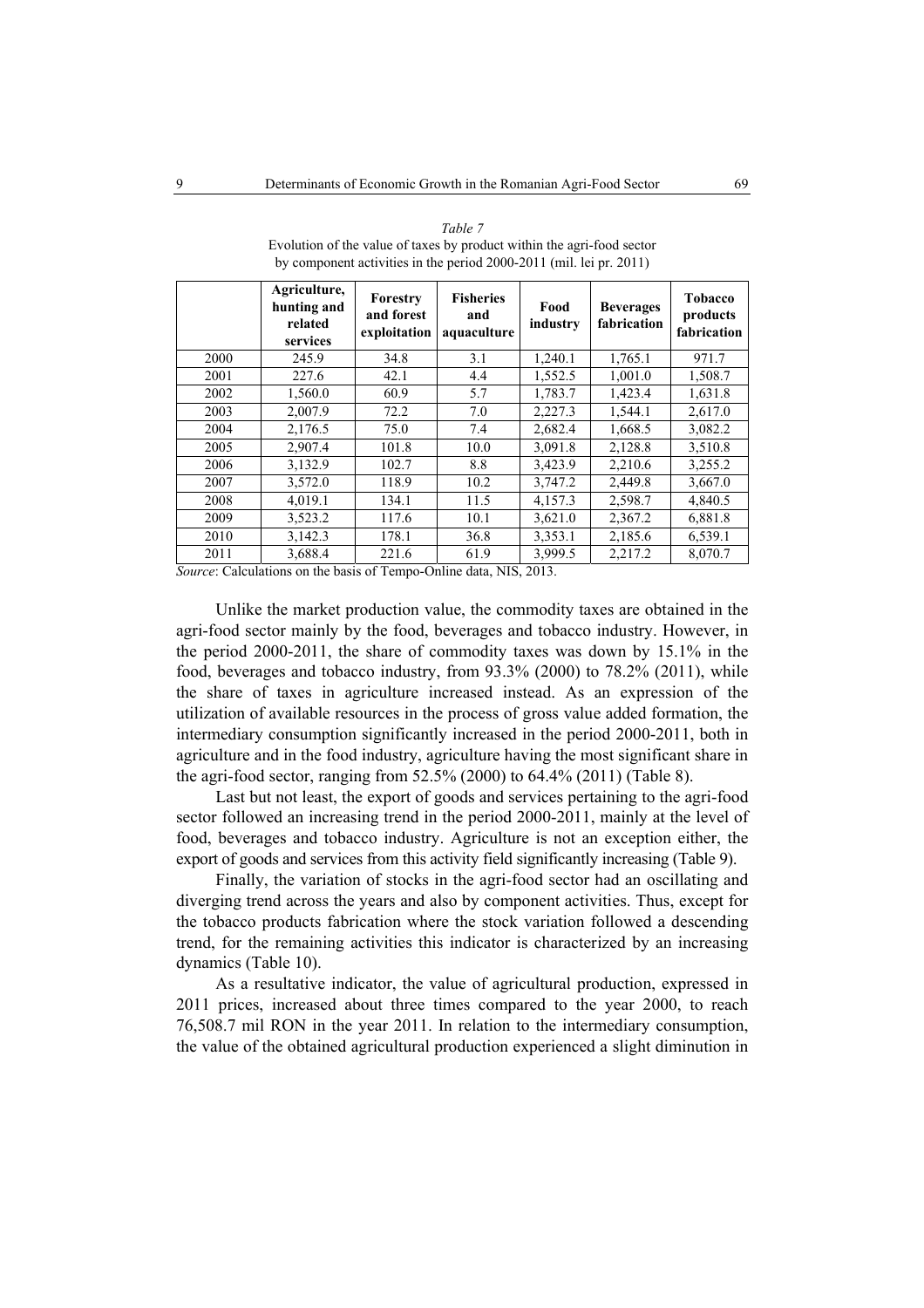12-year time, i.e. from 0.9 RON production/1 RON intermediary consumption (2000) to 0.88 RON production/1 RON intermediary consumption (2011), which can be explained by the faster rate of the intermediary consumption increase to the detriment of the obtained production value.

*Table 8*  Evolution of the intermediary consumption value in the agri-food sector by component activities in the period 2000-2011 (mil. RON 2011 pr.)

|      | Agriculture,<br>hunting and<br>related<br>services | <b>Forestry and</b><br>forest<br>exploitation | <b>Fishing and</b><br>aquaculture | Food<br>industry | <b>Beverages</b><br>fabrication | <b>Tobacco</b><br>products<br>fabrication |
|------|----------------------------------------------------|-----------------------------------------------|-----------------------------------|------------------|---------------------------------|-------------------------------------------|
| 2000 | 13,810.0                                           | 815.1                                         | 31.8                              | 8,118.9          | 3,535.6                         | 1,629.2                                   |
| 2001 | 19,688.4                                           | 1,028.0                                       | 52.7                              | 10,019.8         | 4,084.0                         | 2,537.6                                   |
| 2002 | 21.207.5                                           | 1,490.9                                       | 72.3                              | 13,998.4         | 4,327.4                         | 2,655.8                                   |
| 2003 | 28,598.2                                           | 2,005.4                                       | 145.8                             | 18,064.9         | 6,184.1                         | 3,701.6                                   |
| 2004 | 37,259.5                                           | 2,046.9                                       | 174.1                             | 21,510.4         | 6,401.6                         | 4,037.0                                   |
| 2005 | 31,282.3                                           | 2,117.3                                       | 195.1                             | 23,447.3         | 5,800.4                         | 4,036.2                                   |
| 2006 | 31,494.3                                           | 2,206.6                                       | 187.0                             | 23,774.8         | 6,959.1                         | 3,975.1                                   |
| 2007 | 28,173.7                                           | 2,411.4                                       | 249.6                             | 28,447.6         | 7,499.2                         | 4,057.7                                   |
| 2008 | 39,733.5                                           | 2,669.8                                       | 364.0                             | 30,694.3         | 10,143.7                        | 5,206.6                                   |
| 2009 | 39,011.2                                           | 2,796.1                                       | 470.0                             | 28,810.6         | 10,149.8                        | 5,509.7                                   |
| 2010 | 46,175.9                                           | 1,772.6                                       | 236.0                             | 16,524.6         | 9,684.7                         | 5,625.8                                   |
| 2011 | 52,257.4                                           | 3,187.3                                       | 377.5                             | 15,930.0         | 8,251.2                         | 6,679.3                                   |

*Source:* Calculations on the basis of Tempo-Online data, NIS, 2013.

*Table 9*  Evolution of the value of goods and services exports from the agri-food sector by component activities in the period 2000-2011 (mil. RON 2011 pr.)

|               | Agriculture,<br>hunting and<br>related | <b>Forestry and</b><br>forest<br>exploitation | Food<br>industry | <b>Beverages</b><br>fabrication | <b>Tobacco</b><br>products<br>fabrication |
|---------------|----------------------------------------|-----------------------------------------------|------------------|---------------------------------|-------------------------------------------|
| 2000          | 746.2                                  | 173.5                                         | 409.0            | 69.5                            | 7.8                                       |
| 2001          | 1,195.1                                | 80.0                                          | 654.0            | 101.0                           | 42.0                                      |
| 2002          | 1,349.9                                | 60.4                                          | 632.9            | 131.7                           | 65.9                                      |
| 2003          | 1,597.2                                | 106.7                                         | 853.6            | 140.6                           | 40.4                                      |
| 2004          | 1,717.9                                | 114.5                                         | 1,022.2          | 139.0                           | 15.5                                      |
| 2005          | 1,688.9                                | 88.9                                          | 1,086.0          | 116.9                           | 17.0                                      |
| 2006          | 1,754.9                                | 88.6                                          | 1,195.4          | 120.5                           | 27.6                                      |
| 2007          | 2,077.3                                | 97.5                                          | 1,233.2          | 135.6                           | 64.4                                      |
| 2008          | 3,883.0                                | 79.6                                          | 1,875.3          | 181.7                           | 71.8                                      |
| 2009          | 5,262.9                                | 147.1                                         | 2,309.6          | 244.7                           | 161.3                                     |
| 2010          | 7,972.9                                | 289.3                                         | 3,639.4          | 281.3                           | 1,644.1                                   |
| 2011          | 9,904.6                                | 632.4                                         | 5,082.3          | 340.0                           | 1,944.5                                   |
| 2011/2000 (%) | 1,227.4                                | 264.5                                         | 1,142.7          | 389.3                           | 24,753.7                                  |

*Source*: Calculations on the basis of Tempo-Online data, NIS, 2013.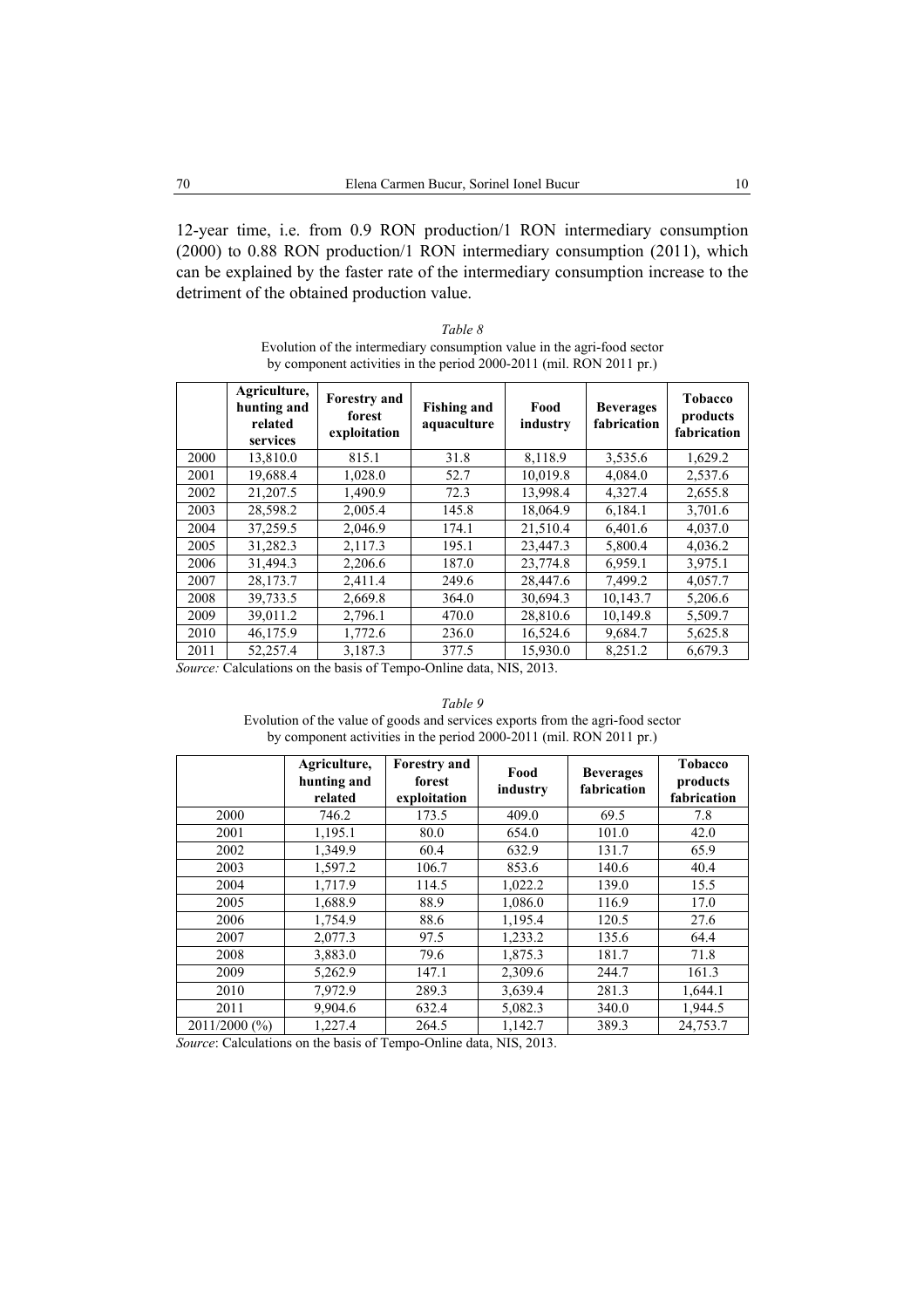|                     | Agriculture,<br>hunting and<br>related<br>services | Forestry<br>and forest<br>exploitation | <b>Fishing and</b><br>aquaculture | Food<br>industry | <b>Beverages</b><br>fabrication | Tobacco<br>products<br>fabrication |
|---------------------|----------------------------------------------------|----------------------------------------|-----------------------------------|------------------|---------------------------------|------------------------------------|
| 2000                | 193.6                                              | 35.1                                   | 3.2                               | 138.5            | 11.4                            | 6.7                                |
| 2001                | 591.7                                              | 190.0                                  | 11.8                              | 486.6            | 51.4                            | 37.9                               |
| 2002                | 68.4                                               | 55.3                                   | 3.6                               | 280.7            | 45.5                            | 63.0                               |
| 2003                | 194.9                                              | $-3.7$                                 | 11.7                              | 130.4            | 38.3                            | 23.6                               |
| 2004                | 2,811.8                                            | 74.7                                   | 15.2                              | 424.2            | 76.7                            | 31.6                               |
| 2005                | 106.8                                              | 85.5                                   | 15.8                              | 51.0             | 13.0                            | $-0.2$                             |
| 2006                | 677.0                                              | 98.1                                   | 50.5                              | 297.3            | 33.9                            | 1.5                                |
| 2007                | 496.7                                              | 97.4                                   | 62.2                              | 339.4            | 40.7                            | 12.3                               |
| 2008                | 58.9                                               | 7.6                                    | 7.7                               | $-294.4$         | $-15.0$                         | $-18.8$                            |
| 2009                | 952.0                                              | 38.0                                   | 48.9                              | 3,552.9          | 1,166.7                         | 1,983.0                            |
| 2010                | 1,181.9                                            | 90.3                                   | 40.4                              | 381.1            | 155.7                           | $-219.0$                           |
| 2011                | 1,706.0                                            | 35.5                                   | 37.6                              | 787.4            | 89.8                            | $-530.2$                           |
| 2011/2000<br>$(\%)$ | 781.2                                              | 1.1                                    | 1,067.1                           | 468.4            | 691.0                           | $-7,954.9$                         |

*Table 10*  Stock variation evolution in the agri-food sector by component activities in the period 2000-2011 (mil. RON 2011 pr.)

*Source*: Calculations on the basis of Tempo-Online data, NIS, 2013.

A similar analysis can be made having in view the gross value added in the agri-food sector, on the basis of the available statistical information from the national accounts. It must be mentioned that at present the national accounts supply information until the level of the year 2010. Nevertheless, in order to ensure data comparability, the estimates of the National Prognosis Commission for the year 2011 were also used for the agricultural sector. At the same time, for the food industry, the gross value added for the year 2011 was estimated taking into consideration the annual average growth rate in the period 2000-2010.

Having in view the above-mentioned methodological specifications, the gross value added was deflated utilizing the same GDP deflator, the analysis of the obtained data leading to the following conclusions. The period 2000-2011 was characterized by a noticeable increasing tendency of the gross value added in the agri-food sector, both in agriculture and mainly in the processing industry (Table 11).

However, in relation to the intermediary consumption, the gross value added experienced a slight recoil, generated by the faster growth rate of the intermediary consumption compared to that of GVA. Thus, at agriculture level, GVA/1 RON intermediary consumption diminished by 17.2% in the year 2011 as compared to the year 2000, while in the food, beverages and tobacco industry, an increase from 0.5 RON GVA/1 RON intermediary consumption (2000) to 0.7 RON GVA/1 RON intermediary consumption could be noticed in the year 2011.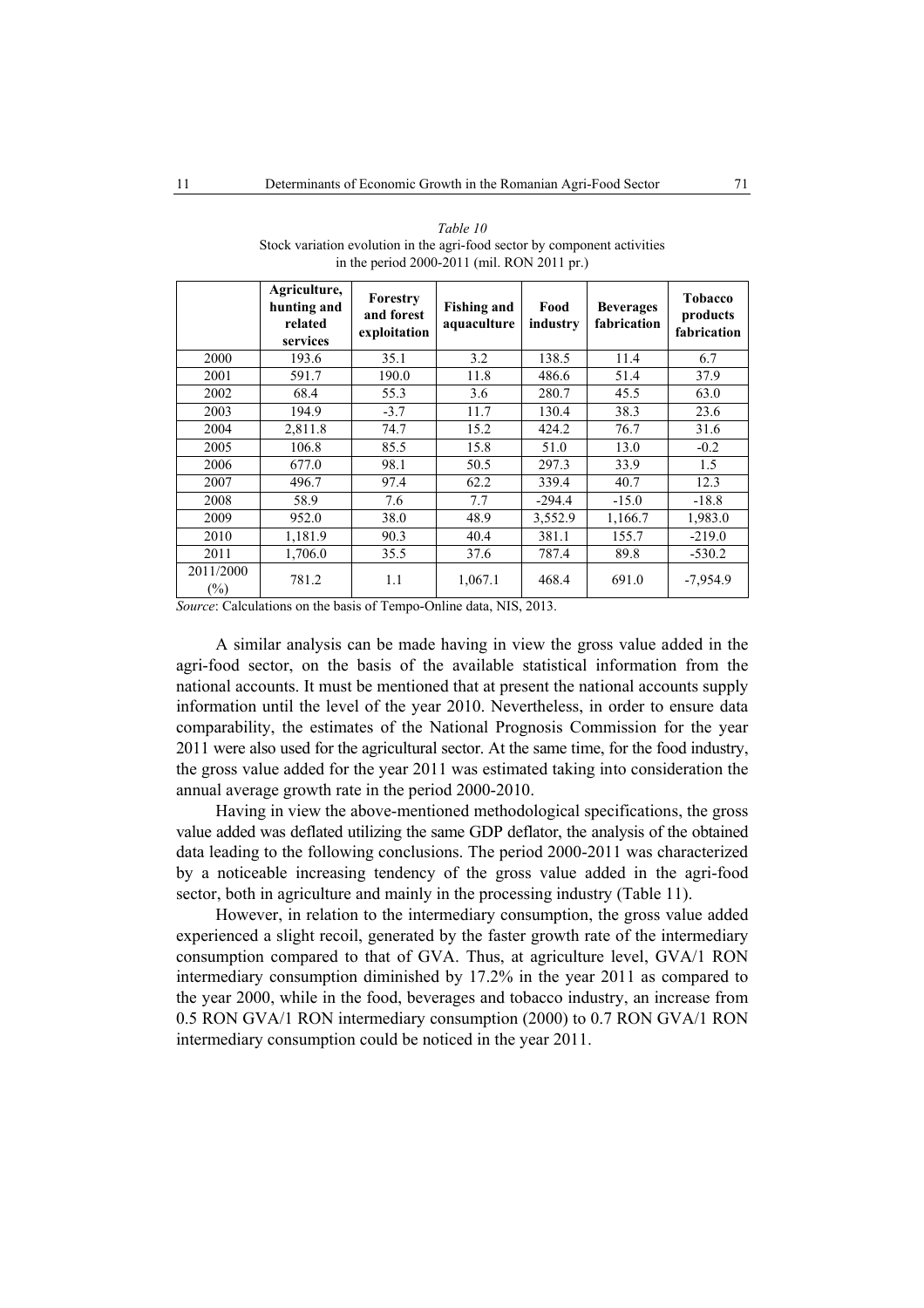|      | <b>Agriculture</b> | Food, beverages and tobacco<br>industry |
|------|--------------------|-----------------------------------------|
| 2000 | 13,459.0           | 7,956.2                                 |
| 2001 | 22,705.9           | 12,497.1                                |
| 2002 | 23,885.1           | 13,668.3                                |
| 2003 | 29,993.1           | 15,874.1                                |
| 2004 | 37,577.1           | 18.354.8                                |
| 2005 | 28,221.3           | 20,295.2                                |
| 2006 | 28,929.0           | 21,448.6                                |
| 2007 | 24,303.2           | 23,407.6                                |
| 2008 | 32,216.9           | 25,870.9                                |
| 2009 | 32,645.3           | 26,950.2                                |
| 2010 | 30,531.4           | 29,574.2                                |
| 2011 | 36,400.0           | 34.365.5                                |

*Table 11*  Evolution of the gross value added obtained in the agri-food sector in the period 2000-2011 (mil. RON 2011 pr.)

*Source:* Calculations on the basis of Tempo-Online data, NIS and of NPC estimates.

### **4.2. The influence of determinants upon the sectoral gross value added – an econometric analysis**

The analysis of the factors / determinants from their evolution perspective, as well as of the modifications produced in the 12-year period has been deepened by the construction of an econometric model, whose correlation relations put into evidence the determinants of intensive nature or better said the direct determinants, with effect upon the resultative indicator of the economic growth – the gross value added. In this respect, on the basis of the available information, as time series, a data series was constructed for the period 2000-2011, in which the gross value added of the agri-food sector is defined in function of these ones. We must mention that in the case of the value indicators, these were transformed into comparable prices of the year 2011, by using the GDP deflator. For testing the influence of the above-mentioned factors upon the gross value added in the agri-food sector, the software E-views was used which enables the modelling of phenomena and influences of the different effort factors (input) upon an effect indicator (Y). In order to determine the correlation between the effort indicators and the effect indicators, the correlation coefficient was calculated, through descriptive statistics, the results indicating different intensities both as regards the value and the sign  $(+)$ . From the analysis of information it results that a high correlation degree exists between the gross value added and the following indicators:

- Final Consumption  $(FC) 95.6\%$ ;
- Intermediary Consumption  $(IC) 95.1\%$ ;
- Exports  $76.9\%$ ;
- Commodity taxes  $-91.1\%$ ;
- Agricultural output value  $-98\%$ ;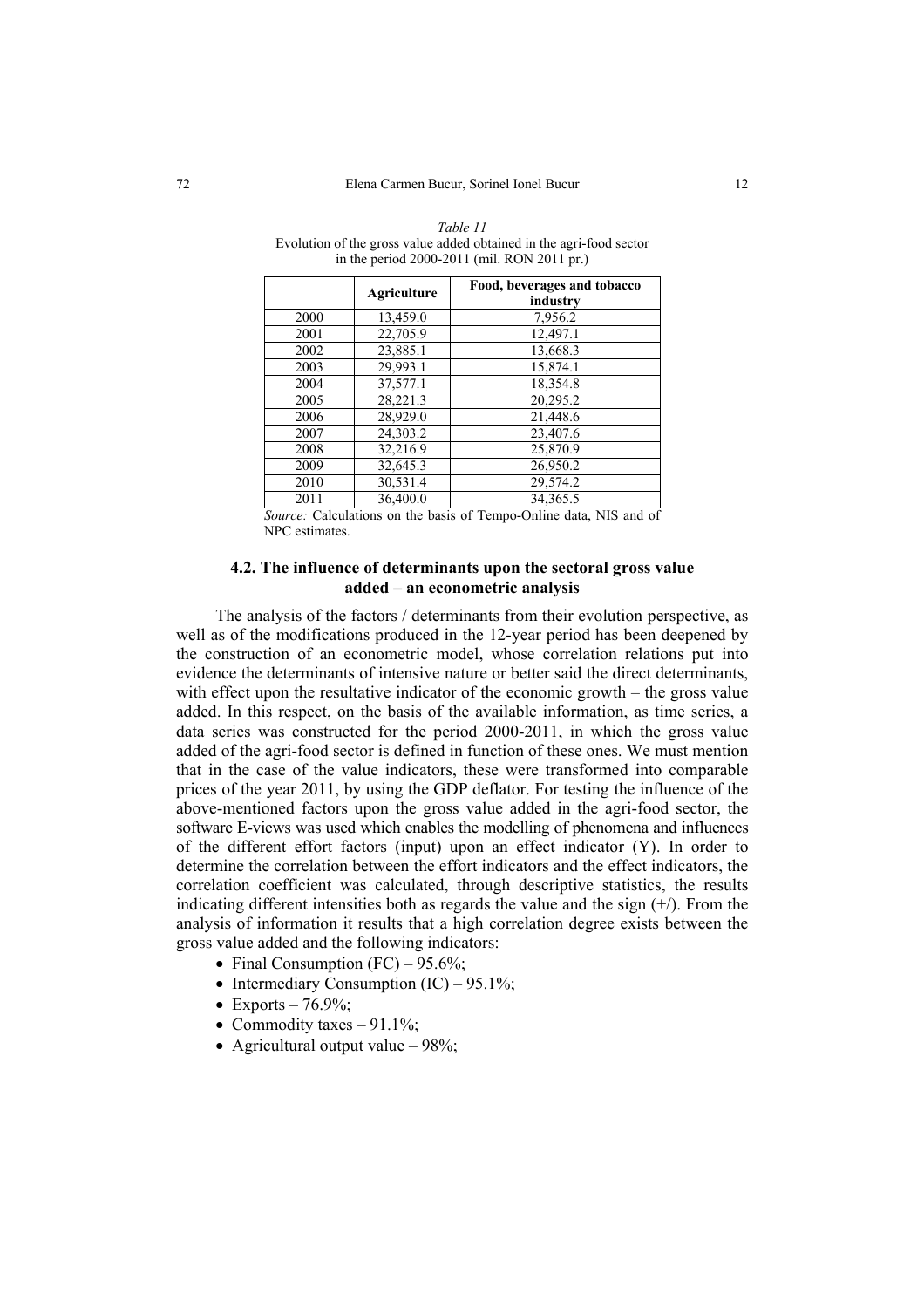- Market production value  $-95\%$ :
- Stock variation  $-40.1\%$ .

For these seven effort indicators and for the effect indicator, a descriptive analysis of the data series was made in the first place, taking into consideration both the evolution in time and the indicators of the mean, median and mean square deviation, etc. For the construction of an econometric model, of an equation respectively, the gross value added is considered as being function of the indicators with which it is found in significant correlation, according to the above-mentioned results. In this respect, for the explanation of the economic phenomenon enounced in the approach theme, we utilized a multi-factorial model (with several explanatory variables of *back-looking* type) (Figure 1).

| <b>Equation Specification</b>                                                                                                                            |         |
|----------------------------------------------------------------------------------------------------------------------------------------------------------|---------|
| Equation specification<br>Dependent variable followed by list of regressors including ARMA<br>and PDL terms, OR an explicit equation like Y=c(1)+c(2)*X. |         |
| vab c cf ci exporturi impozit_produs val_prod_agric val_prod_piata var_stoc                                                                              | À       |
| Estimation settings<br>Method: LS - Least Squares (NLS and ARMA)                                                                                         | OK      |
| 2000 2011<br>A<br>Sample:                                                                                                                                | Cancel  |
| ÷                                                                                                                                                        | Options |

Figure 1. Multi-factorial model equation.

By applying this equation, the following model was obtained (Figure 2):

| <b>EViews - [Equation: ECUTIE Workfile: PENTRU LUCRARE]</b><br>жŅ.                                                                     |                                                                                                       |                                                                                                                                   |                                                                                                       |                                                                              |  |  |  |  |
|----------------------------------------------------------------------------------------------------------------------------------------|-------------------------------------------------------------------------------------------------------|-----------------------------------------------------------------------------------------------------------------------------------|-------------------------------------------------------------------------------------------------------|------------------------------------------------------------------------------|--|--|--|--|
| <b>EE</b> File<br>Edit<br>Objects                                                                                                      | View<br>Procs                                                                                         | Quick                                                                                                                             | Window<br>Options                                                                                     | Help                                                                         |  |  |  |  |
| View Procs Objects                                                                                                                     | Print   Name   Freeze                                                                                 |                                                                                                                                   | Estimate   Forecast   Stats   Resids                                                                  |                                                                              |  |  |  |  |
| Dependent Variable: VAB<br>Method: Least Squares<br>Date: 12/01/13 Time: 19:28<br>Sample: 2000 2011<br>Included observations: 12       |                                                                                                       |                                                                                                                                   |                                                                                                       |                                                                              |  |  |  |  |
| Variable                                                                                                                               | Coefficient                                                                                           | Std. Error                                                                                                                        | t-Statistic                                                                                           | Prob.                                                                        |  |  |  |  |
| с<br><b>CF</b><br>СI<br><b>EXPORTURI</b><br><b>IMPOZIT PRODUS</b><br><b>VAL PROD AGRIC</b><br><b>VAL PROD PIATA</b><br><b>VAR STOC</b> | $-3146.451$<br>0.530770<br>0.388151<br>0.038048<br>$-1.081011$<br>0.402825<br>$-0.346248$<br>0.506021 | 796.0359<br>0.070578<br>0.099822<br>0.081663<br>0.370678<br>0.059619<br>0.057085<br>0.057043                                      | $-3.952650$<br>7.520365<br>3.888443<br>0.465920<br>$-2.916304$<br>6.756679<br>$-6.065456$<br>8.870802 | 0.0168<br>0.0017<br>0.0177<br>0.6655<br>0.0434<br>0.0025<br>0.0037<br>0.0009 |  |  |  |  |
| R-squared<br><b>Adjusted R-squared</b><br>S.E. of regression<br>Sum squared resid<br>Log likelihood<br>Durbin-Watson stat              | 0.999782<br>0.999402<br>324 4553<br>421085.0<br>$-79.82136$<br>1.988148                               | Mean dependent var<br>S.D. dependent var<br>Akaike info criterion<br>Schwarz criterion<br><b>F-statistic</b><br>Prob(F-statistic) |                                                                                                       | 49260.83<br>13263.30<br>14.63689<br>14.96016<br>2625.390<br>0.000000         |  |  |  |  |

 *Source*: Own calculations.

Figure 2. Influence of indicators upon the gross value added in the agri-food sector.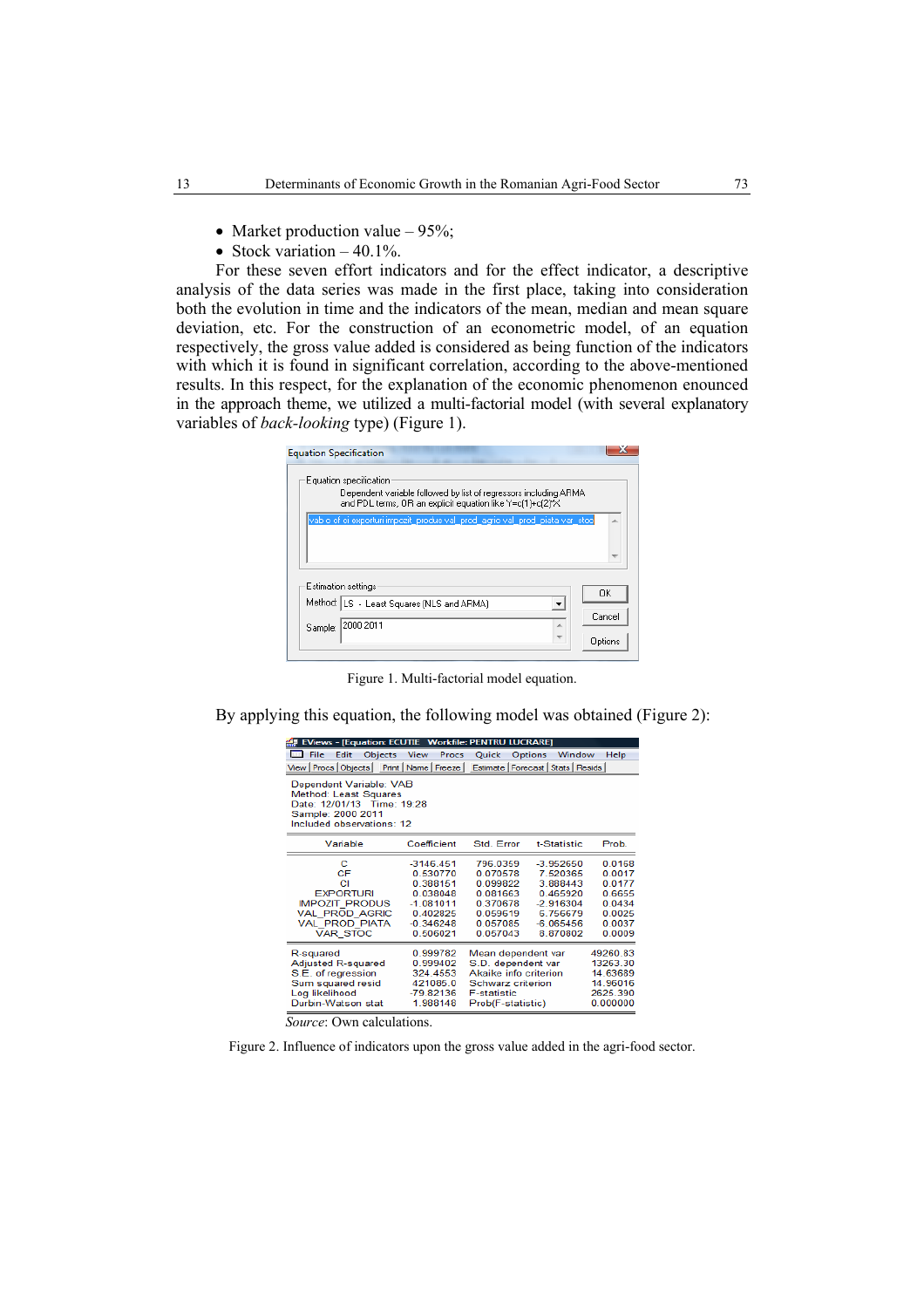Analyzing the estimated parameters, it can be noticed that these are statistically significant at a 5% signification threshold. As in the Prob column the values for the probabilities associated to the t-statistic tests are lower than 0.05, we can state with a probability of 95% that the estimated parameters are statistically significant. At the same time, analyzing the data from the table, it can be noticed that 99.97% of the resultative variable variation is explained by the variation of the explanatory variables included in the model. This high value of  $R^2$  reveals that the proposed model explains the economic phenomenon in the reality very well. For testing the model in the level, the following steps were made:

a) **testing the existence of auto-correlations at residual level**; for this the correlogram of residuals was obtained, with 24 lags. Analyzing this correlogram, it is noticed that there are no auto-correlations (all the probabilities associated to the statistical Q test - Ljung-Box Test  $> 0.1$ ) (Figure 3);

b) **obtaining a normality test of residuals**, in order to verify if the residuals follow a normal distribution; the value of Jarque-Bera Test  $= 1.268072$ , with an associated probability of 0.53. As a result, the null hypothesis is not rejected, at a signification threshold of 5%, according to which the residual is normally distributed (Figure 4);

c) **testing the model stability**, by using CUSUM tests (Figure 5) based on the cumulative sum of recursive errors of the regression equation, Square CUSUM (Figure 6) (it is calculated and interpreted similarly to the CUSUM test, with the difference that squared recursive errors are used in the place of the recursive errors), as well as the test of recursive coefficients, of the coefficients of the regression equation calculated recursively respectively (Figure 7).

| Equation: ECUTIE Workfile: PENTRU LUCRARE<br>ra lex<br>$\Box$                       |                            |                                                                                                                                                                                                   |                                |                                                                    |                                                                                        |  |  |  |
|-------------------------------------------------------------------------------------|----------------------------|---------------------------------------------------------------------------------------------------------------------------------------------------------------------------------------------------|--------------------------------|--------------------------------------------------------------------|----------------------------------------------------------------------------------------|--|--|--|
| View Procs   Objects   Print   Name   Freeze   Estimate   Forecast   Stats   Resids |                            |                                                                                                                                                                                                   |                                |                                                                    |                                                                                        |  |  |  |
| <b>Correlogram of Residuals Squared</b>                                             |                            |                                                                                                                                                                                                   |                                |                                                                    |                                                                                        |  |  |  |
| Date: 12/01/13 Time: 19:32<br>Sample: 2000 2011<br>Included observations: 12        |                            |                                                                                                                                                                                                   |                                |                                                                    |                                                                                        |  |  |  |
| Autocorrelation                                                                     | <b>Partial Correlation</b> | AC.                                                                                                                                                                                               |                                | PAC Q-Stat                                                         | Prob                                                                                   |  |  |  |
|                                                                                     |                            | 1 -0.253 -0.253 0.9810<br>2 -0.121 -0.198<br>з<br>$4 - 0.146 - 0.004$<br>$5 - 0.113 - 0.094$<br>$6 - 0.016 - 0.216$<br>7 -0.078 -0.130<br>8 -0.043 -0.052 4.4651<br>9 -0.125 -0.138 5.3351<br>10. | 0 343 0 284<br>$0.038 - 0.031$ | 1 2281<br>3.4198<br>3.8687<br>4.1766<br>4.1841<br>4.3876<br>5.4554 | 0.322<br>0.541<br>0.331<br>0.424<br>0.524<br>0.652<br>0.734<br>0.813<br>0.804<br>0.859 |  |  |  |
| m                                                                                   |                            |                                                                                                                                                                                                   |                                |                                                                    |                                                                                        |  |  |  |

 *Source:* Own calculations.

Figure 3. Correlogram of residuals.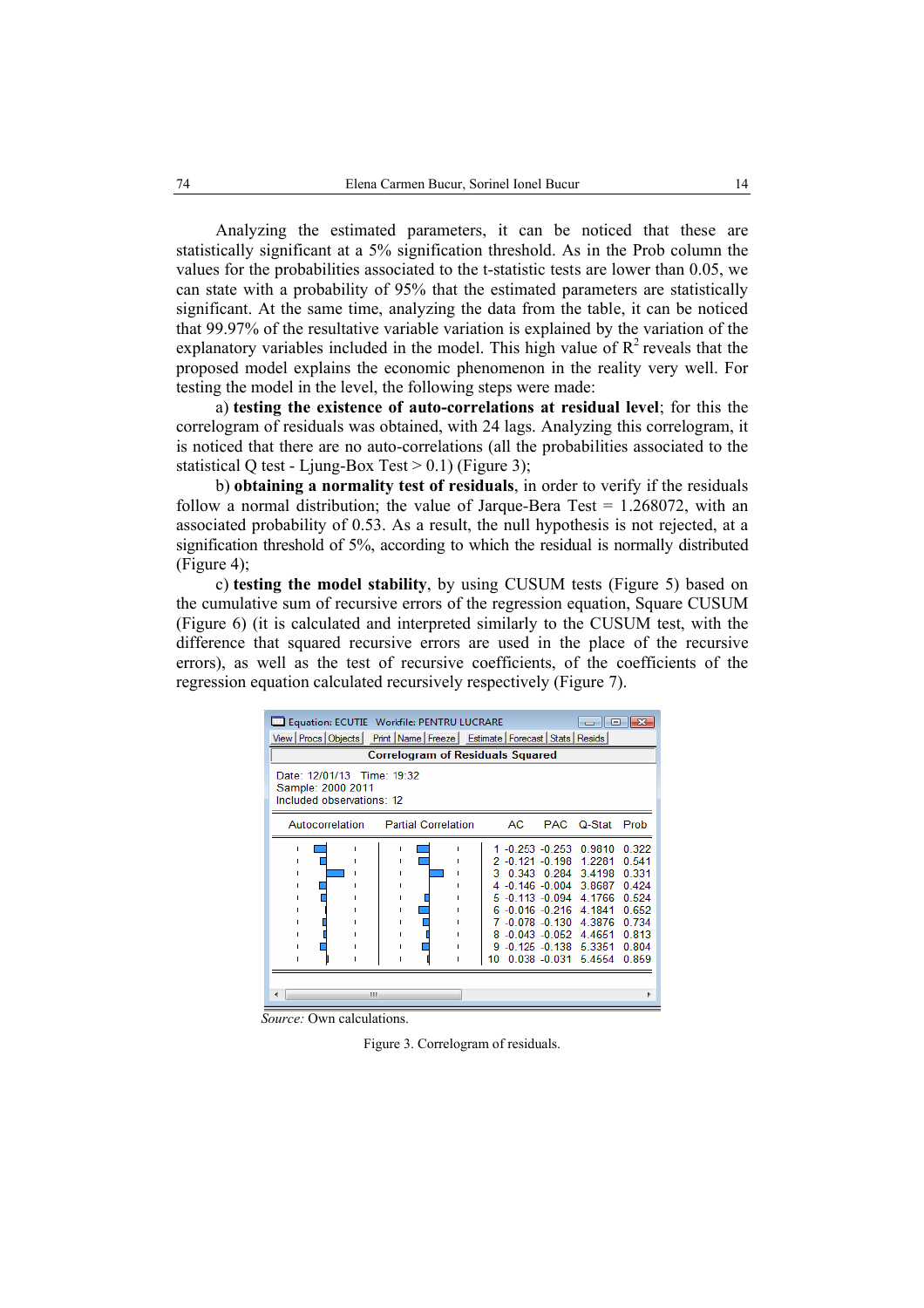

 *Source*: Own calculations on the basis of NIS data, 2011.





 *Source*: Own calculations.

Figure 5. CUSUM Test.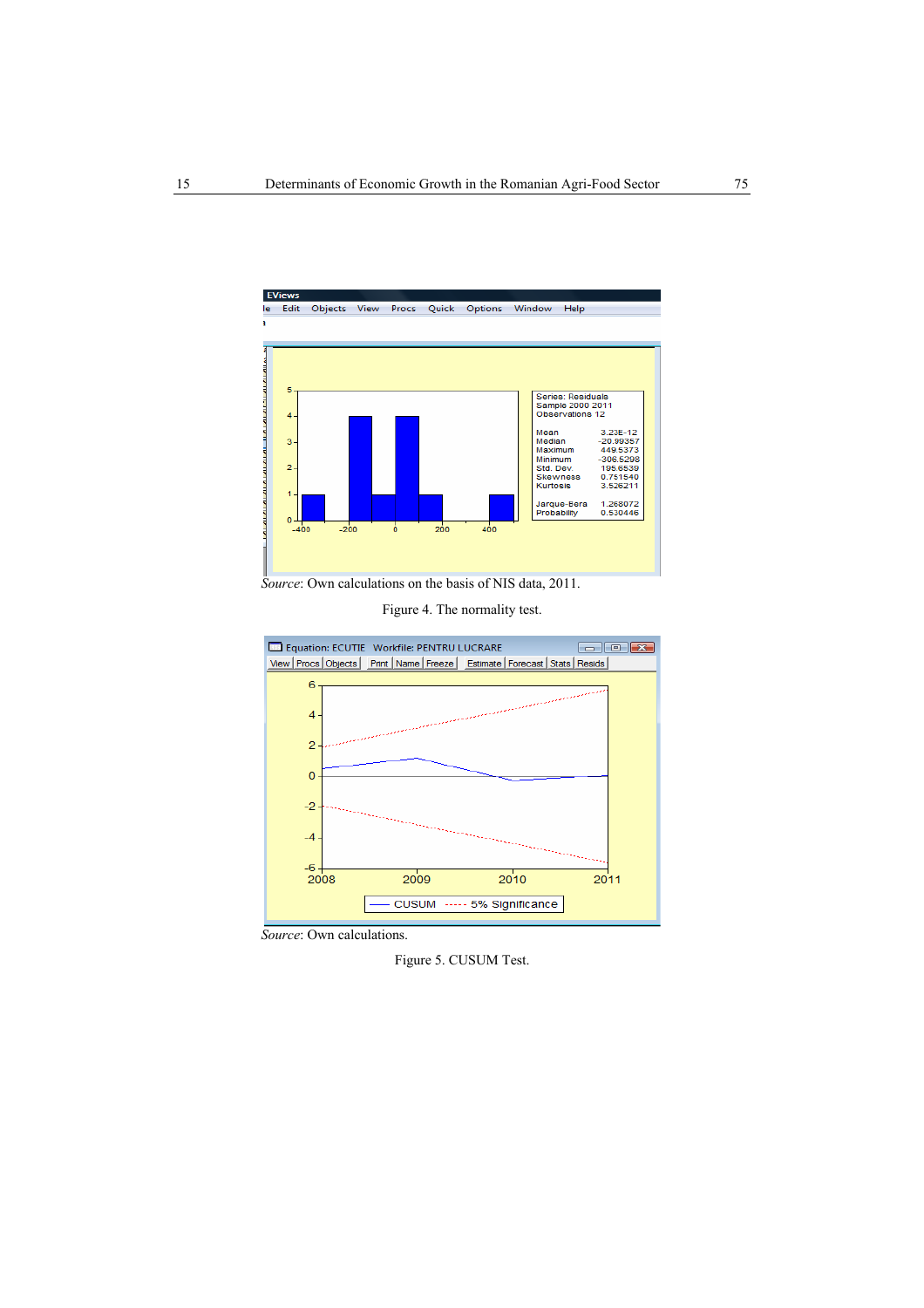

 *Source*: Own calculations.

Figure 6. Square CUSUM Test.



 *Source*: Own calculations.

Figure 7. Recursive coefficients Test.

From the analysis of the CUSUM test one can notice that there are certain shocks of the explanatory variables, which do not create obvious instability at the explanatory variable level.